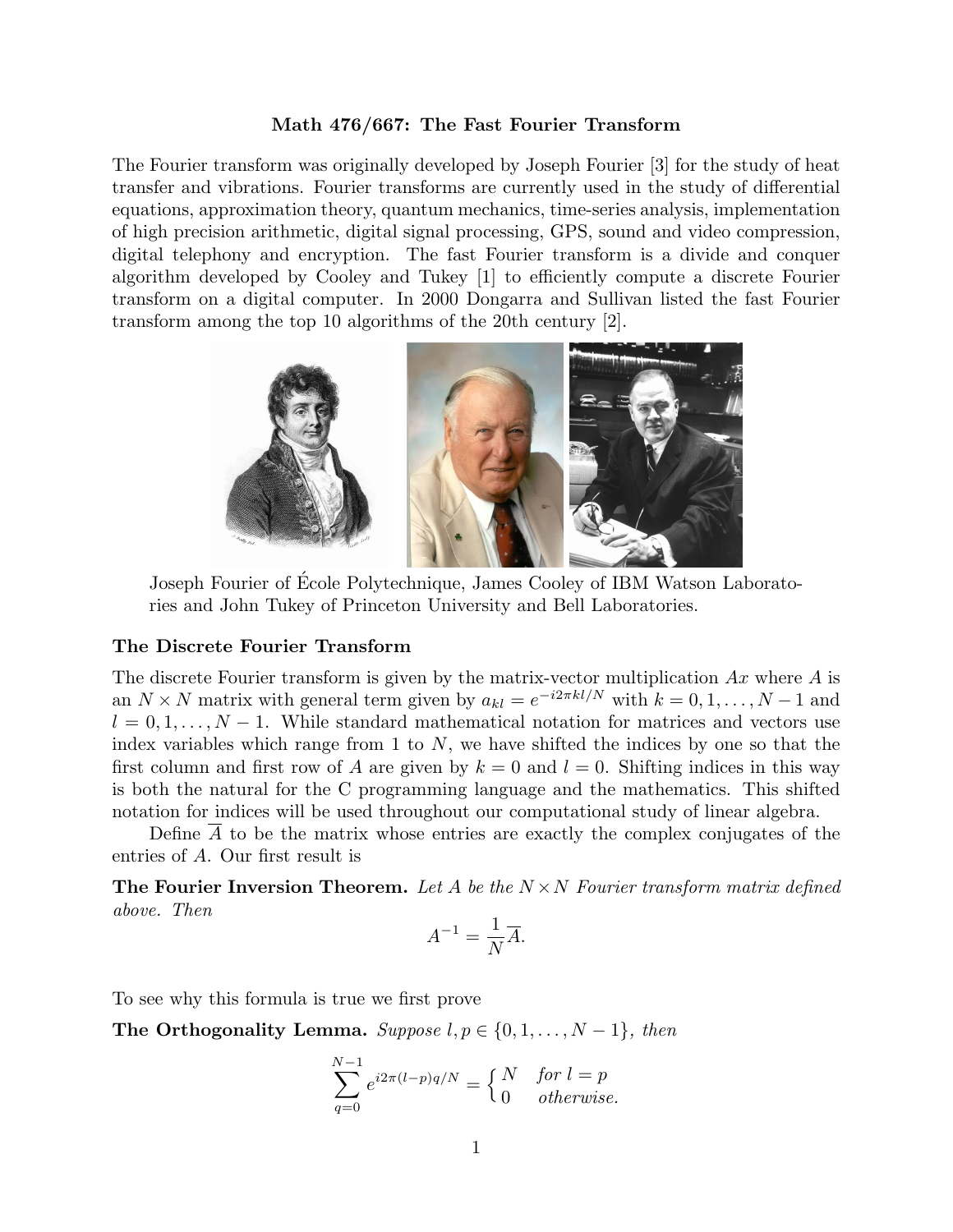## **Proof of The Orthogonality Lemma.** Since

$$
0 \le l \le N - 1 \qquad \text{and} \qquad -(N - 1) \le -p \le 0,
$$

then  $-(N-1) \leq l - p \leq N-1$  and consequently

$$
-2\pi \left(1-\frac{1}{N}\right) \leq 2\pi (l-p)/N \leq 2\pi \left(1-\frac{1}{N}\right).
$$

Define  $\omega = e^{i2\pi (l-p)/N}$ . Since the only time  $e^{i\theta} = 1$  is when  $\theta$  is a multiple of  $2\pi$ , we conclude that

 $\omega = 1$  if and only if  $l = p$ .

Clearly, if  $l = p$  then

$$
\sum_{q=0}^{N-1} e^{i2\pi (l-p)q/N} = \sum_{q=0}^{N-1} w^q = \sum_{q=0}^{N-1} 1 = N.
$$

On the other hand, if  $l \neq p$  then  $\omega \neq 1$ . In this case,

$$
\omega^N = e^{i2\pi(l-p)} = 1
$$

and the geometric sum formula yields that

$$
\sum_{q=0}^{N-1} e^{i2\pi (l-p)q/N} = \sum_{q=0}^{N-1} \omega^q = \frac{1-\omega^N}{1-\omega} = \frac{1-1}{1-\omega} = 0.
$$

This finishes the proof of the lemma. *////*

We are now ready to explain the Fourier inversion theorem.

**Proof of The Fourier Inversion Theorem.** Let  $b = Ax$  and  $c = \frac{1}{N}$  $\frac{1}{N}Ab$ . Claim that  $c = x$ . By definition

$$
b_k = \sum_{l=0}^{N-1} e^{-i2\pi kl/N} x_l
$$
 and  $c_p = \frac{1}{N} \sum_{q=0}^{N-1} e^{i2\pi pq/N} b_q$ .

Substituting yields

$$
c_p = \sum_{q=0}^{N-1} e^{-i2\pi pq/N} \left(\frac{1}{N} \sum_{l=0}^{N-1} e^{i2\pi q l/N} x_l\right) = \frac{1}{N} \sum_{l=0}^{N-1} \left\{\sum_{q=0}^{N-1} e^{i2\pi (l-p)q/N}\right\} x_l
$$
  
=  $\frac{1}{N} \sum_{l=0}^{N-1} \left\{\begin{array}{ll} N & \text{for } l=p\\ 0 & \text{otherwise} \end{array}\right\} x_l = \frac{N}{N} x_p = x_p.$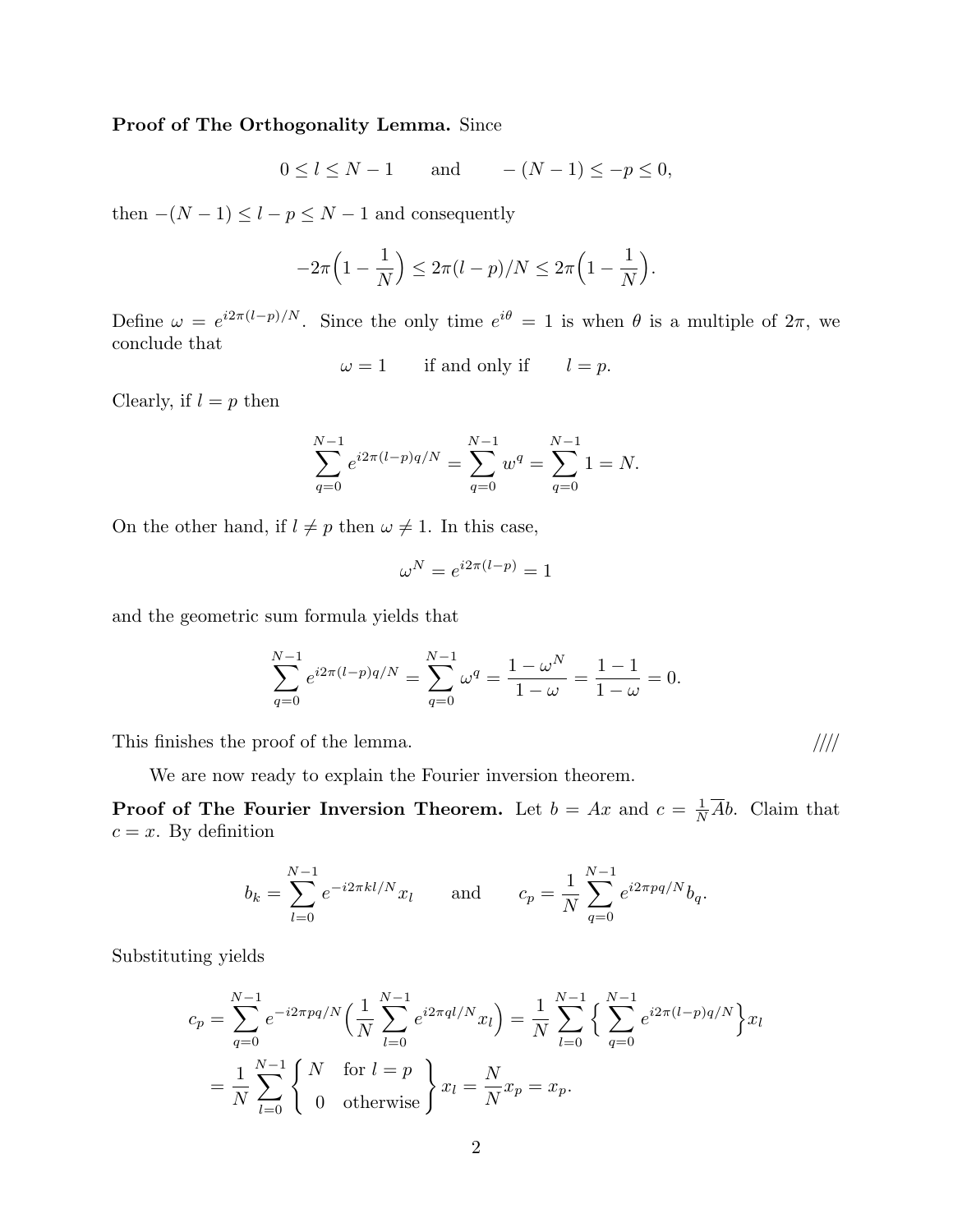This finishes the proof of the theorem. *////*

#### **The Fast Fourier Transform**

While a factor 18 speedup was easy to obtain by parallelizing the slow algorithm, in the case of the Fourier transform much more significant gains can be achieved by using a conquer and divide approach. This is possible because the matrix *A* corresponding to the Fourier transform has a significant number of symmetries in it based on the factors of the length *N* of the transform. For simplicity we will assume that  $N = 2^n$  for some positive integer *n*. Thus, *N* is divisible by 2 and we can write  $2K = N$ . It follows that

$$
\sum_{l=0}^{N-1} e^{-i2\pi kl/N} x_l = \sum_{l \text{ even}} e^{-i2\pi kl/N} x_l + \sum_{l \text{ odd}} e^{-i2\pi kl/N} x_l
$$
\n
$$
= \sum_{p=0}^{K-1} e^{-i2\pi kp/K} x_{2p} + e^{-i2\pi k/N} \sum_{p=0}^{K-1} e^{-i2\pi kp/K} x_{2p+1}
$$
\n(1)

Note that the original Fourier transform of size *N* has been rewritten as two smaller Fourier transforms of size K which then need to be combined. The combining is done by multiplying the second transform by the factor  $e^{-i2\pi k/N}$  for  $k = 0, 1, \ldots, N-1$  which results in *N* additional multiplications. Therefore, the total number of operations has been reduced to

$$
K^{2} + N + K^{2} = 2\left(\frac{N}{2}\right)^{2} + N = \frac{1}{2}N^{2} + N
$$

which is a reduction of almost half the original  $N^2$ .

We are now ready to prove

**The Fast Fourier Transform Theorem.** *Suppose*  $N = 2^n$ *, then the Fourier transform can be computed in*  $N \log_2 N$  *number of operations.* 

**Proof of The Fast Fourier Transform Transform Theorem.** Consider the minimal number of operations  $T_n$  needed to perform a discrete Fourier transform of size  $2^n$ . By the conquer and divide step described above, we know that

$$
T_n \le 2T_{n-1} + 2^n
$$
 and similarly  $T_{n-1} \le 2T_{n-2} + 2^{n-1}$ .

Substituting the latter in to the former yields  $T_n \leq 2^2 T_{n-2} + 2(2^n)$  and by induction it follows that

$$
T_n \le 2^n T_0 + n 2^n.
$$

Since the transform of length one is the identity then  $T_0 = 0$ . Consequently,  $T_n \leq N \log_2 N$ . This shows the Fourier transform can be computed in  $N \log_2 N$  operations.

We remark that  $N \log_2 N$  number of operations can be much smaller than  $N^2$  when *N* is large. When  $N = 8192$ , as used for our previous numerical test, it follows that

$$
N \log_2 N = 106496
$$
 and  $N^2 = 67108864$ .